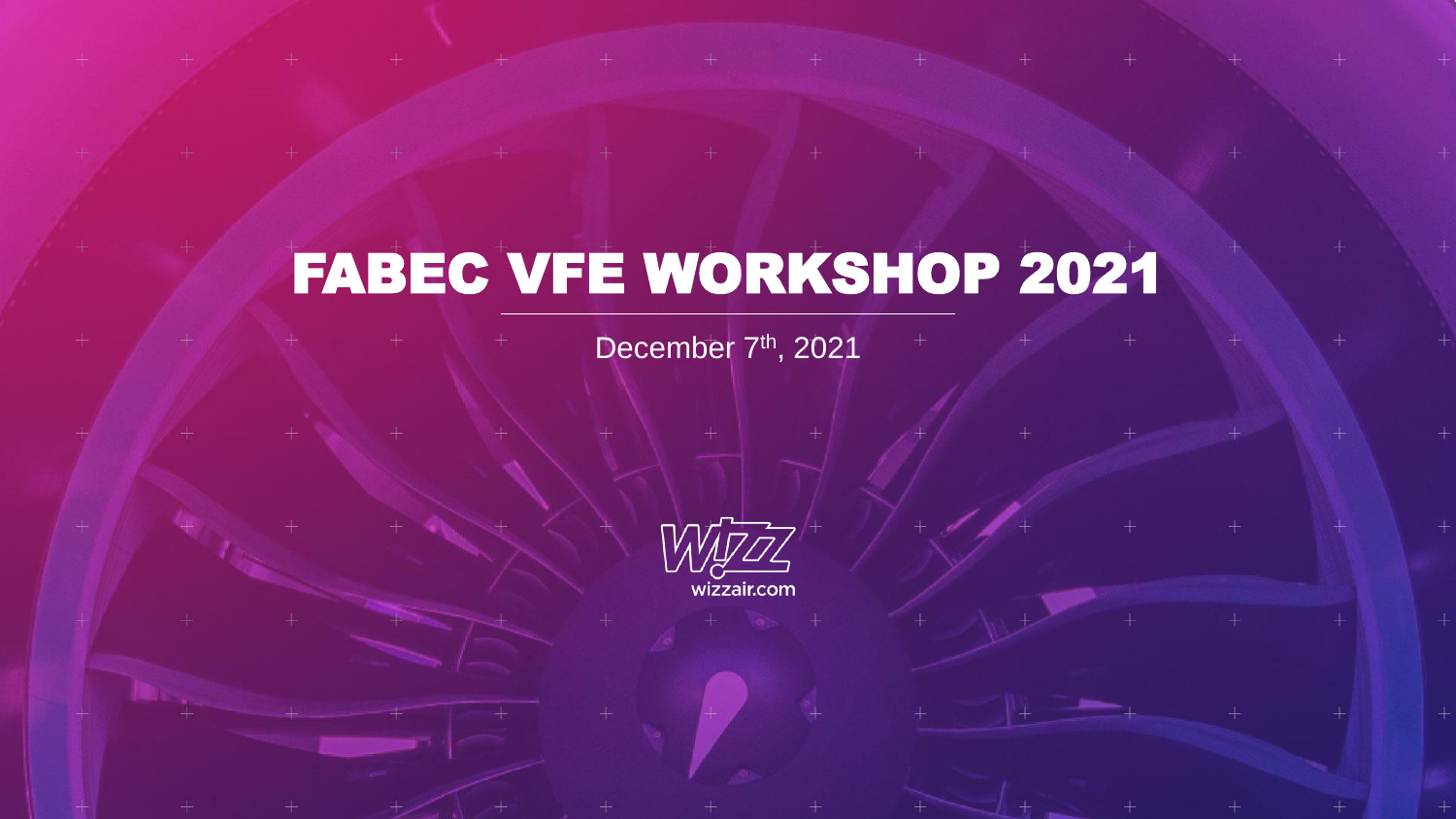## FUEL EFFICIENCY INITIATIVES **DESCENT OPTIMSATION - SPEED**

### **DESCENT SPEEDS**

- **ECON speeds** for A320 with FMS2 **cannot be below 270kts** this constrain is not related to performance.
- Wizz Air applies in-house derived descent ECON speeds.
- Based on actual observations on mostly unrestricted airports, average savings of **120kg of CO2** can be achieved.



Actual Average Fuel Burn During Descent A320CEO Sharklets ~60t GW

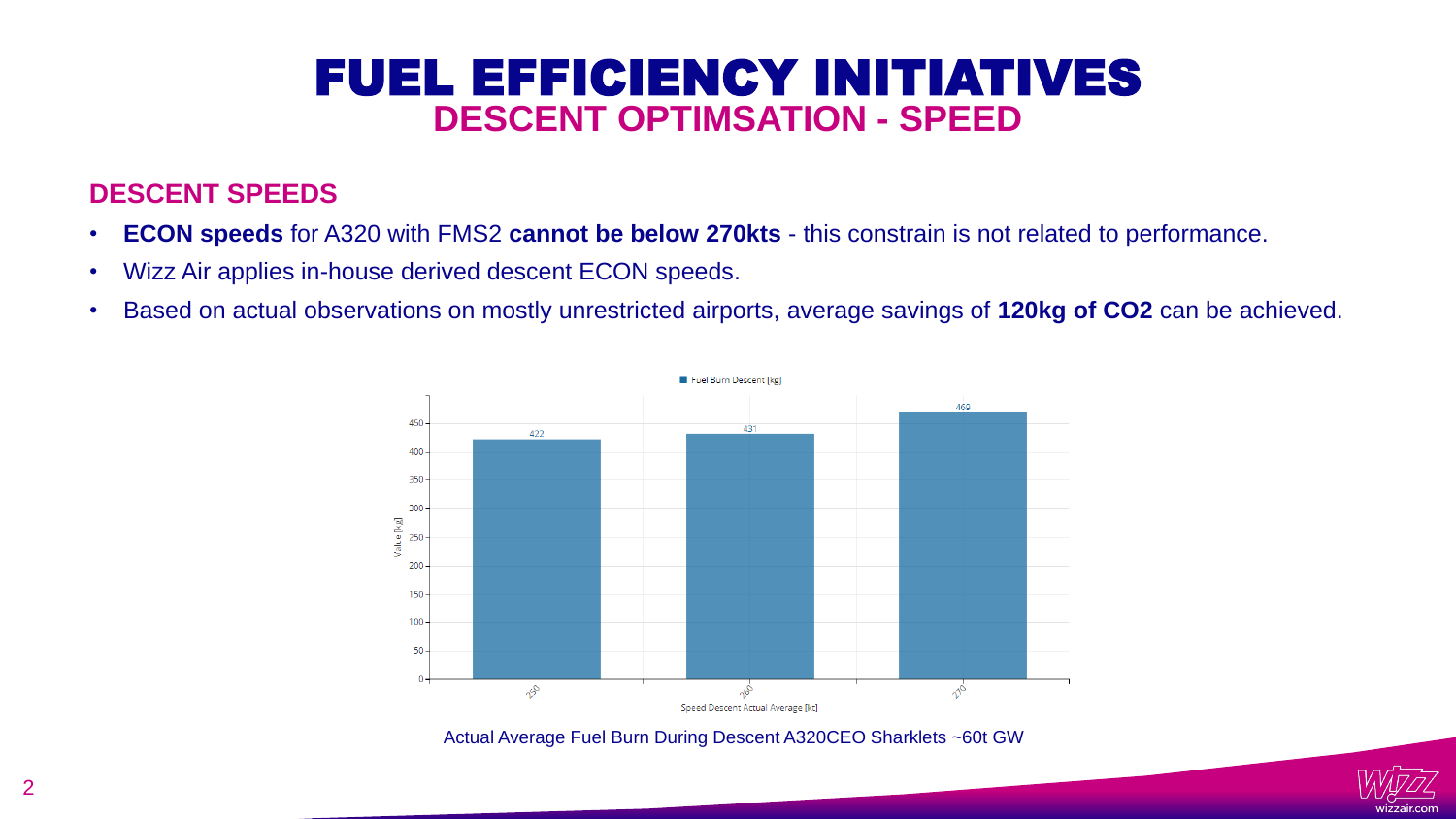# FUEL EFFICIENCY INITIATIVES **DESCENT OPTIMISATION - DPO**

## **DESCRIPTION**

- Typical descent to **busy airports** will consist mostly of **geometrical segments** and rarely of idle segments.
- Typical descent to **airports without restrictions** will include **idle segments only**.
- At the end of the descent, **FMS calculates the deceleration segment**, which allows aircraft to decelerate for the final approach.
- FMS uses Performance Database in order to compute the vertical profile - the drag polar, idle thrust data, and correcting functions.
- Performance Database **includes Idle Thrust Delta**  an artificial idle thrust increment that makes the **descent profile more conservative and easier to meet**.
- Actual descent performance of an aircraft with idle thrust does not depend on FMS-DPO modification.



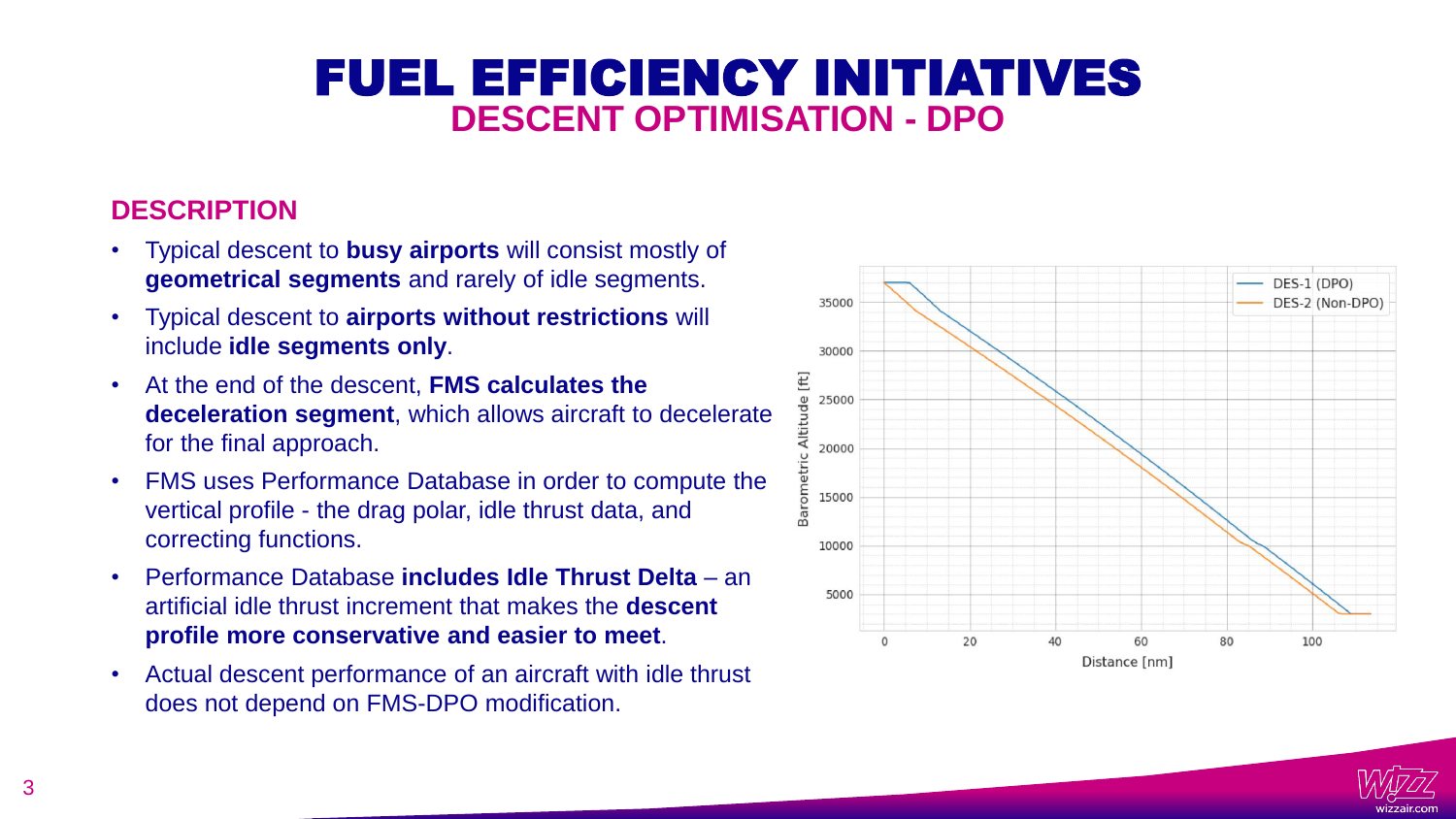## FUEL EFFICIENCY INITIATIVES **DESCENT OPTIMISATION - DPO**

#### **FMS MODIFICATION**

List of items modified in DPO equipped FMS:

- **Idle Thrust Delta is removed**
- **Deceleration segment distance increment is removed**

The Descent profile calculated by the FMS with DPO is equal to the standard descent profile calculated in Performance Engineer's Programs.

#### **PROFILE DIFFERENCES**

There are two differences between DPO and non-DPO profiles:

- Descent gradient DPO profile is approximately **0.1 degrees steeper**.
- Length of deceleration segment DPO profile deceleration is **2.4 NM shorter.**

As a result, the **top-of-descent** position for DPO equipped aircraft is **6 NM after the top-of-descent of non-DPO** FMS.

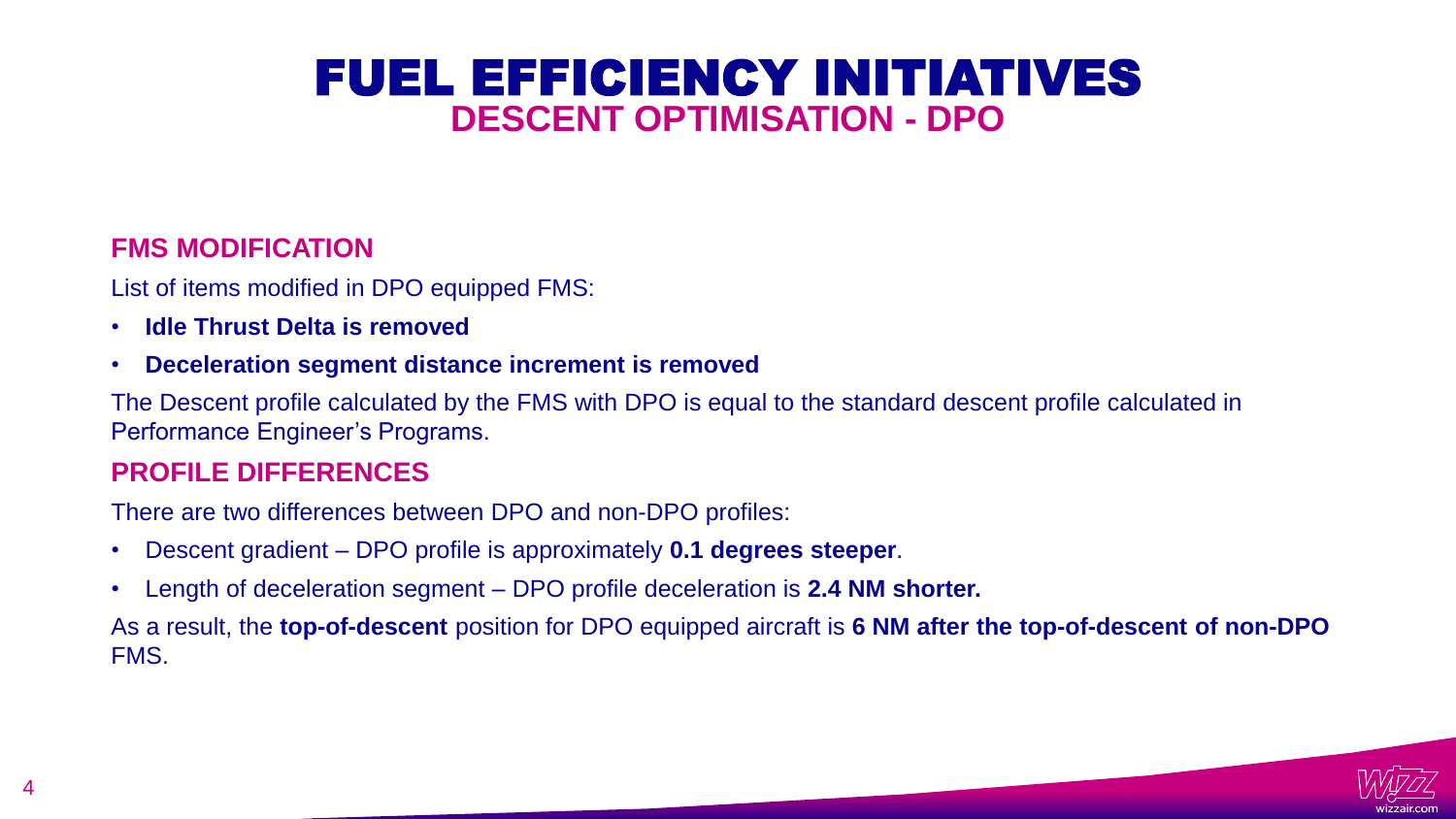# FUEL EFFICIENCY INITIATIVES **DESCENT OPTIMISATION - DPO**

## **OBSERVED RESULTS**

FMS modification - Descent Profile Optimization can deliver from **70 to 100 kg of CO2 saving** if:

- fully unrestricted sector, meaning **idle segments only**
- **proper autopilot modes** are used during full length of the descent

Unfortunately, these criteria are not often met, actual saving potential is largely affected by:

- **Airspace structure** and **ATC restrictions** at busy airports
- Use of **non-optimum autopilot modes**

Maximum possible saving potential of DPO depends on reference non-DPO profile (idle thrust and constant speed or idle thrust and FMS vertical profile capture with variable speed).

#### **LIMITATIONS**

On airports with high descent fuel consumption, such as LTN, LGW, FRA, EIN, the actual **DPO saving potential is marginal.**

On arrivals to BUD (mid-busy airport during trial period):

- Average actual fuel saving potential: **15 kg of CO2** per sector.
- Increased usage of recommended autopilot mode ("DES mode") can bring additional savings.

Application of **accurate FMS Idle Factors** is key to maximize savings:

1% offset in idle factor results in 7 kg fuel burn penalty.